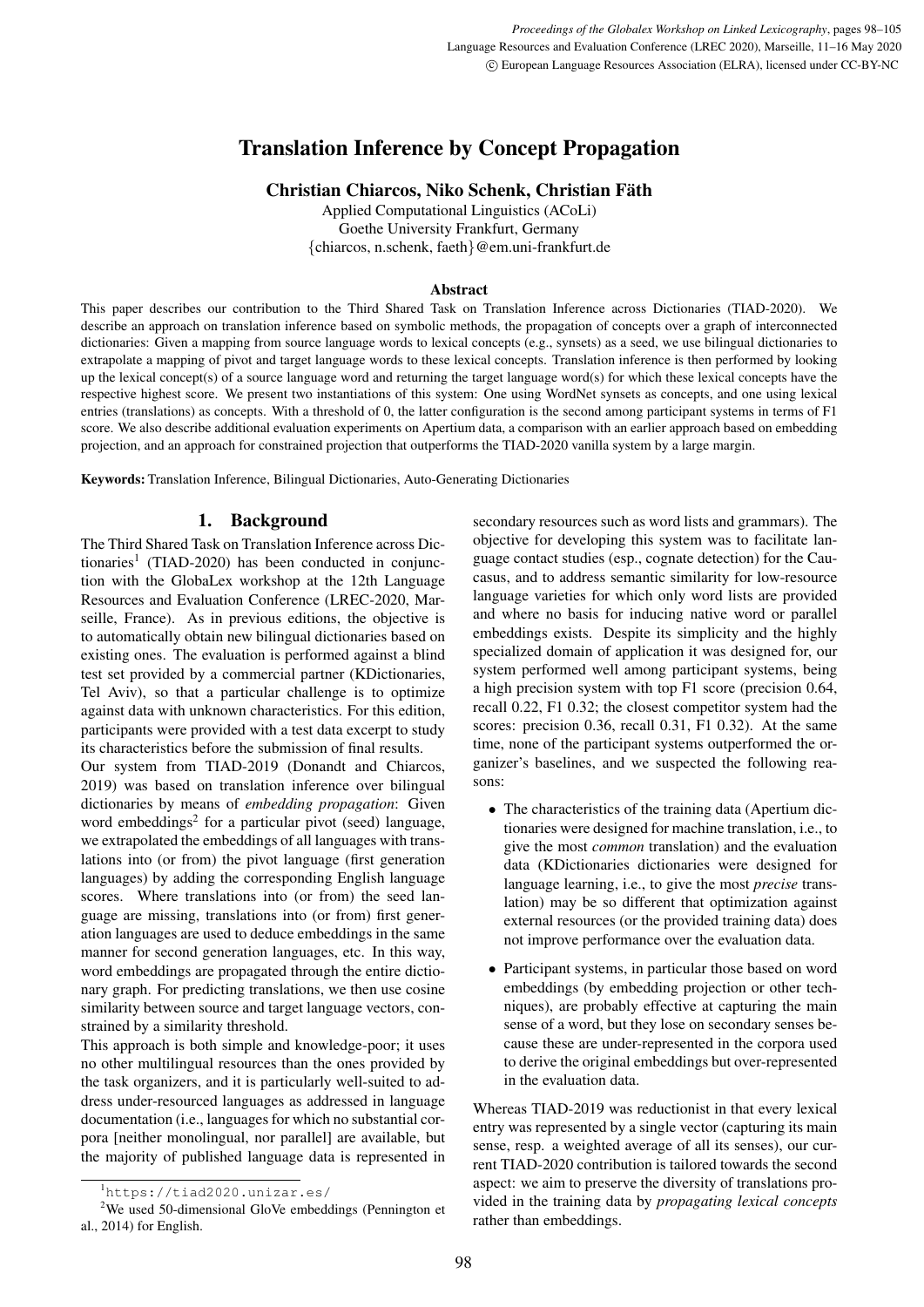## 2. Approach

We assume that a key weakness of the neural approach implemented for TIAD-2019 was that it produces one single representation for a lexical entry, and that translations are identified by their distance from that representation. While this is a robust and reliable strategy for the most frequent sense of a particular word, we expect it to be less effective for polysemous or homonymous words, and to fail for rare and specialized senses. Indeed, identifying and classifying such senses, e.g., the use of a term in a particular domain of science, is a core tasks of lexicography, and part of the motivation for manual labor. We expect that KDictionary data is substantially richer in that regard that Apertium data.

Hence, instead of projecting embeddings for lexical entries, we project lexical concepts as identified in monolingual lexical resources. The most prominent, and widely used family of resources for this regard are word nets. Our approach on concept projection is based on WordNet synsets [\(Fellbaum, 1998\)](#page-7-2). If source language and target language use the same synset identifiers (concepts), the target language translations of a particular source language word can be extrapolated from concepts by returning the most representative target language words for the concept associated with the source language. The challenge here is to develop metrics that express and maintain confidence of the association between a word and a concept. Based on these metrics, thresholds can be used to limit the set of possible concepts for a lexeme and possible lexicalizations of a concept. We employ the following core metrics:

- P(*concept*|*lexeme*): probability of a concept for a given lexeme (source or target word)
- P(*lexeme*|*concept*): lexicalization probability of a lexeme (source or target word) for a given concept
- P(*target*|*source*): translation probability of a target word for a particular source word
- *P(source|target)*: translation probability of a source word for a particular target word

To initialize these metrics, we do not employ external resources to estimate them, but rather derive them from the branching factor within a WordNet, resp. a bilingual dictionary:

- $\bullet$   $P(concept|lexeme)$  := *concepts*(*lexeme*) where *concepts(lexeme)* is the number of concepts for a particular lexeme.
- $\bullet$   $P(lexeme|concept)$  := *lexemes*(*concepts*) where *lexemes(concept)* is the number of lexemes for a particular concept.
- $P(target|source)$  := *targets*(*source*) where *targets(source)* is the number of target language words that the source word can be translated to (for a particular pair of source and target languages).
- $P(\text{source}|\text{target})$  :=  $\frac{1}{\sqrt{1-\frac{1}{\sqrt{1-\frac{1}{\sqrt{1-\frac{1}{\sqrt{1-\frac{1}{\sqrt{1-\frac{1}{\sqrt{1-\frac{1}{\sqrt{1-\frac{1}{\sqrt{1-\frac{1}{\sqrt{1-\frac{1}{\sqrt{1-\frac{1}{\sqrt{1-\frac{1}{\sqrt{1-\frac{1}{\sqrt{1-\frac{1}{\sqrt{1-\frac{1}{\sqrt{1-\frac{1}{\sqrt{1-\frac{1}{\sqrt{1-\frac{1}{\sqrt{1-\frac{1}{\sqrt{1-\frac{1}{\sqrt{1-\frac{1}{\sqrt{1-\frac{1}{\sqrt{1-\frac{$ *sources*(*targets*) where *sources(targets)* is the number of source language words that the target word can be used for as

translation (for a particular pair of source and target languages).

- 1. Initialization: For every (seed language) word that has a WordNet entry, assign its synset IDs as concepts as well as P(*concept*|*lexeme*) and P(*lexeme*|*concept*) scores.
- 2. First generation projection: For every *source* word without associated concepts that does have a translation relation to one or more *target* words (with associated concepts), calculate the *concept* probabilities as follows:

$$
P(source|concept) :=
$$
  

$$
\sum_{target} P(source|target) P(target|concept)
$$

$$
P(concept|source) :=
$$
  

$$
\sum_{target} P(concept|target) P(target|source)
$$

3. Iterate projection (second generation projection), until no more source words with translation relations to target words with associated concepts can be found.

In second and later generations, this procedure leads to a large number of low-probability associations between lexemes and concepts. To explore whether this has a negative effect, we also implemented a constrained variant (parameter -constrained): During projection, only those links between a lexeme and a concept are preserved that have maximum score (*s*=*source*, *c*=*concept*):

$$
P(s|c) \mapsto \begin{cases} 0 & \exists k.P(s|c) < P(s|k) \\ P(s|c) & \text{otherwise} \end{cases}
$$

$$
P(c|s) \text{ analogously}
$$

Using concept and lexicalization probability, translation inference (i.e., prediction *pred* of a target language word for a given source language word source) basically boils down to the following selection procedure:

$$
pred = \underset{target}{\operatorname{argmax}} \sum_{concept} P(target|concept)P(concept|source)
$$

We deviate from this trivial model as we aim to produce one prediction per concept, for a number of concepts with high values for  $P(concept|source)$ . In many cases, we found plain probabilities as extrapolated from the graph (we use no external resources except for concept inventories) to be indistinctive, so we coupled concept probability and lexicalization probability:

pred = 
$$
\mathop{\rm argmax}_{\substack{target \\ \sum \text{ concept} \ (concept|concept)P(concept|target) \\ concept \ P(concept|source) P(source|concept)}
$$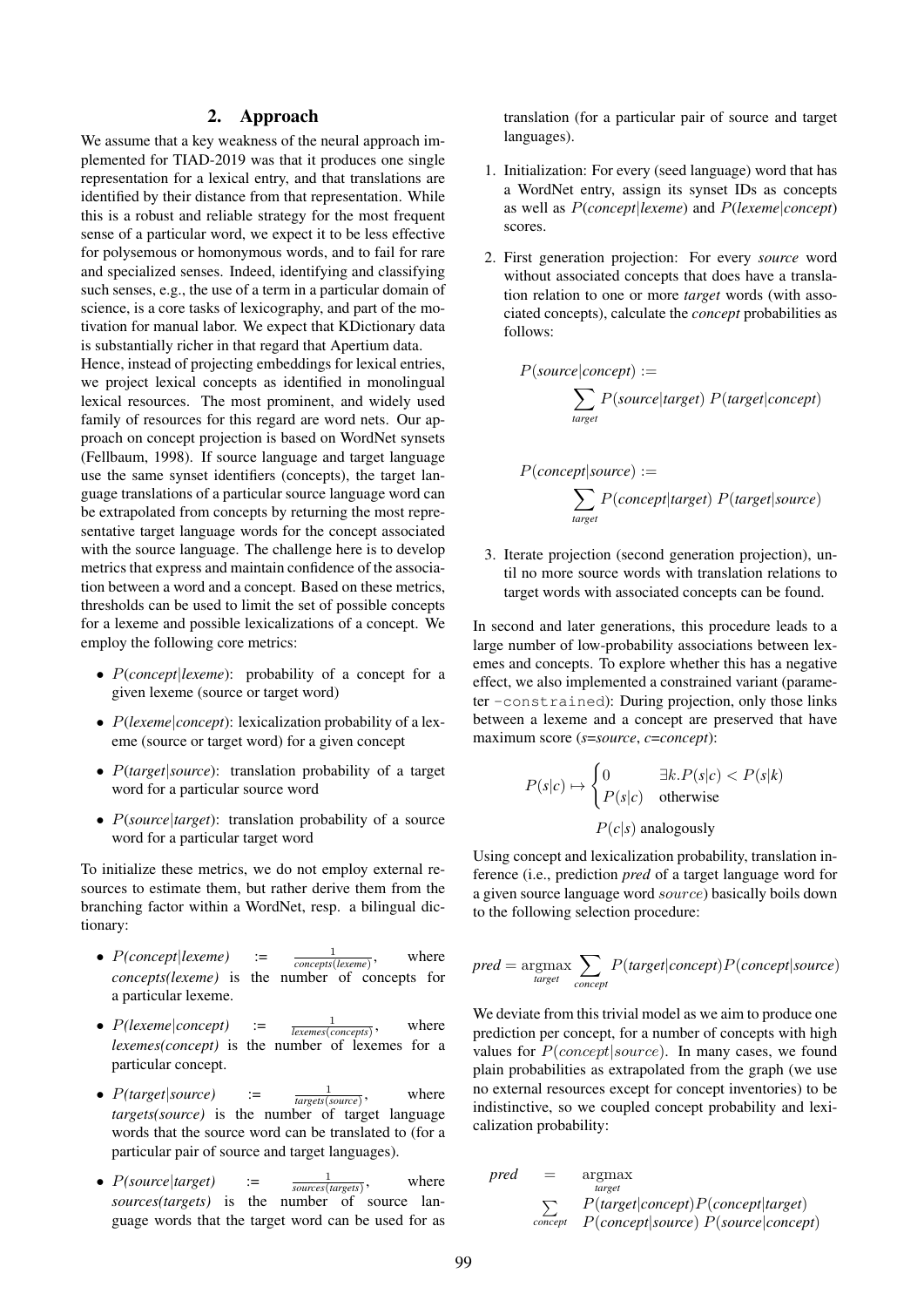The intuition behind this term is that we return translation pairs that are optimal for every concept in both translation directions (from source to target language and vice versa). Algorithmically, we did not return the maximum value, but multiple translations, so we work directly with score metrics for a particular source word *source*:

 $score(concept) = P(concept|source)P(source|concept)$ 

Accordingly, the score for a translation candidate target is:

 $score(target) =$  $\sum$ concept P(concept|source) P(source|concept)  $P(target|concept)P(concept|target)$ 

For translation prediction, we adopt the following selection procedure:

- 1. For translating the word *source*, retrieve the list of candidate concepts  $C = \{concept | P(concept | source) \ge$  $0$ } and the list of candidate translations  $T$ {*target*|∃*concept* ∈ C.P(*target*|*concept*) > 0}.
- 2. Sort C for decreasing score(*concept*), sort T for decreasing score(*target*)
- 3. Optional: Restrict  $C$  to the first  $m$  elements (parameter -maxConcepts)
- 4. Optional: Enforce minimum concept score  $\kappa$  (parameter -minConcScore), i.e., eliminate all concepts from C with  $score(concept) < \kappa$ . The first element of C is maintained.
- 5. Initialize the result set  $R$  with the maximum lexicalization(s), i.e., lexicalizations with scores identical to that of the first element in  $T: R =$  ${target|score(target) = score(t_1)}$
- <span id="page-2-0"></span>6. For every element  $c_i$  in  $C$ , and those lexicalizations of  $c_i$  that are not  $R$ , add the lexicalization  $target$  with maximum  $P(target|concept)$  score to R. For candidates with identical  $P(target|concept)$ , return the target with maximum  $score(target)$ , i.e., maximum  $P(concept | target)$ , the highest degree of specificity.
- 7. Optional: Enforce minimum lexicalization score  $\tau$  (parameter -minLexScore), i.e., eliminate all predictions target from R with  $score(target) <$  $min(\tau, score(t_1))$
- 8. Iterate in step [6](#page-2-0) until no more lexicalizations are being added. Optional: limit iterations to  $n$  (parameter -maxLexPerConcept)

This procedure has a considerable number of parameters:

- The concept inventory being used
- unrestricted or constrained (-constrained) projection
- $\bullet$   $m$  (-maxConcepts): maximum number of concepts considered for translation inference
- $\bullet$   $n$  (-maxLexPerConcept): maximum number of lexicalizations per concept
- $\kappa$  (-minConcScore): minimum score(concept) for concepts considered during translation
- $\tau$  (-minLexScore): minimum score(target) for possible translations

For every translation target, we return score(target). For the official evaluation, the task organizers applied an additional threshold of 0.5 onto these values. As the aggregate diagram in Figure [1](#page-3-0) does, however, show, our systems perform best (in terms of F1) without this additional threshold. For our TIAD submission, this feature space was partially explored only, and it is likely that the KDictionary dictionaries used for evaluation require a different setting from the Apertium dictionaries that we take as input. As mentioned above, the Apertium dictionaries are designed for machine translation, so they are optimized for capturing the most frequent translation(s), whereas KDictionaries are designed for educational purposes, so they are optimized for capturing the most precise definition of words. In consequence, it is possible that a larger m and a lower  $\kappa$  score lead to better results on KDictionary data than they do on Apertium data. Our primary goal was thus not to fine-tune our systems to the Apertium data, but instead, to assess the contribution of concept inventories on translation inference across dictionaries.

### 3. Data & Preprocessing

We use the tab-separated value (TSV) edition of the dictionaries provided by the task organizers. Whereas we only use the languages and language pairs provided in these dictionaries, it would be possible to add more language pairs to be processed by our approach, as long as they are available in the TIAD-TSV format. We provide such data for more than 1,500 language pairs as part of the ACoLi dictionary graph (Chiarcos et al.,  $2020$ ),<sup>[3](#page-2-1)</sup> but this has not been considered in this experiment.

As for concept inventories, we use WordNet data, and we expect it to come as TSV data in accordance to the Open Multilingual WordNet specifications [\(Bond and Fos](#page-7-4)[ter, 2013,](#page-7-4) OMW), $4$  i.e., a three-column table containing synset ID in the first column, the string 'lemma' (or other relation identifiers) in the second column, and the word form in the third column. As for the word form, we differ from the OMW format by requiring that it is a Turtle string with a language tag, e.g., "able"@en instead if able in the English OMW WordNet. For OMW data, we provide a script that adds quotes and BCP47 language tags. We also provide a converter that produces OMW TSV from the RDF edition of Princeton WordNet 3.1.

A key advantage of OMW data is that it provides crosslinguistically uniform synset identifiers, so that multiple

<span id="page-2-1"></span><sup>3</sup>[https://github.com/acoli-repo/](https://github.com/acoli-repo/acoli-dicts)

[acoli-dicts](https://github.com/acoli-repo/acoli-dicts)

<span id="page-2-2"></span><sup>4</sup><http://compling.hss.ntu.edu.sg/omw/>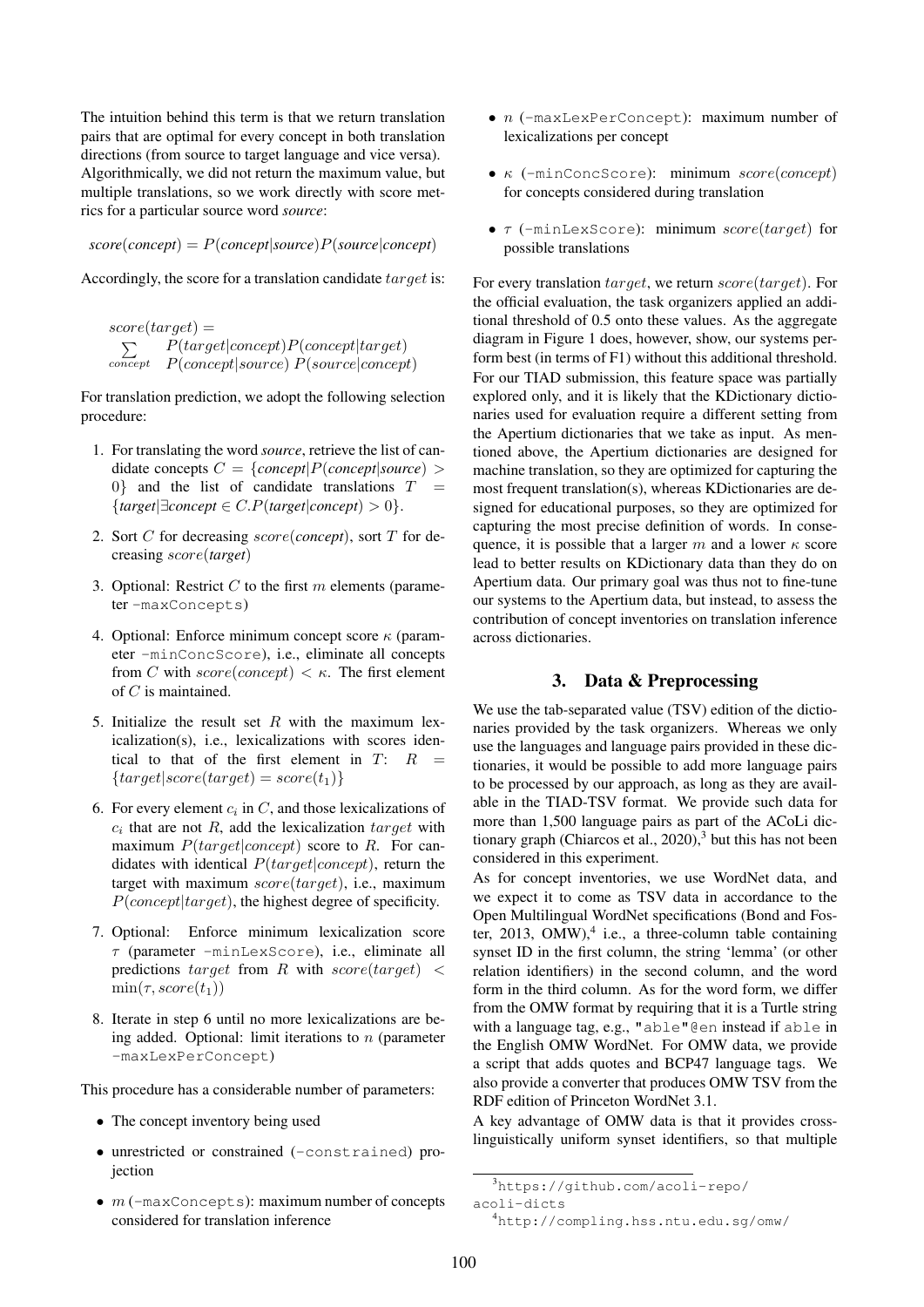

<span id="page-3-0"></span>Figure 1: Official systems results (F1) per threshold.

WordNets can be combined for concept induction,<sup>[5](#page-3-1)</sup> and our experiments included concept projection from multiple languages. The submitted system was based on the respective target language edition of OMW dictionaries (e.g., French for predicting English translations for French), as our internal experiments (see Tab. [3](#page-6-0) below) indicated that combining multiple OMW dictionaries can produce worse results. Aside from projecting WordNet synsets, we also provide a baseline system that uses target language expressions instead of concepts (i.e., it is initialized with every target language expression being mapped to itself as a concept). The objective for doing so is to provide and to evaluate a knowledge-poor approach and also to evaluate the potential benefits that WordNet synsets might entail for this task.

## 4. Evaluation and Extensions

## 4.1. TIAD-2020 results

Based on the internal parameter optimization, we submitted results for the configurations summarized in Table [1,](#page-4-0) with the full Apertium graph as training data. Aiming for a typical number of translations per pair, we limited our predictions to the five highest-scoring translations. For achieving the reported results on precision  $(P)$ , recall  $(R)$ ,  $F1$   $(F)$ and coverage (C), the task organizers applied an additional threshold of 0.5. Aside from the formal evaluation, they also provide the average results for variable thresholds, indicating that our systems perform better without an additional threshold (Table [2\)](#page-4-1).

Both in our internal evaluation and in the official results, we found that using WordNet synsets for translation inference leads to a substantial decrease of translation quality in comparison to our baseline system that just projects translations. In terms of F1 measure, and without an additional threshold, this baseline system performs second among participant systems, whereas the WordNet-based system (in all configurations tested by the task organizers) ranks among the last three.

This may not be the last word on the usefulness of WordNet for translation inference across dictionaries, but it indicates that WordNet synsets are probably too coarse-grained for this task, so that relevant lexical distinctions are lost.[6](#page-3-2) This may be compensated by corpus information about concept and lexicalization frequency, or, alternatively, by distributional methods to assess the prototypicality of a lexeme for a synset, e.g., the cosine similarity between word embeddings and synset embeddings as produced by [\(Rothe and](#page-7-5) Schütze,  $2017$ ). This approach can be a road to be explored in the future. For the moment, the intermediate summary is that projection-based translation inference performs better when translations are directly projected. It is conceivable to have better performance when word senses are projected, rather than synsets, but then, elaborate statistics about word sense frequencies would be necessary to select among projected word senses – that we do not possess at the moment.

<span id="page-3-1"></span><sup>&</sup>lt;sup>5</sup>In principle, OMW synset identifiers can be used to generate translations *without any additional dictionary data*, for our TIAD-2020 contribution, we excluded the respective target language WordNet from projection experiments.

<span id="page-3-2"></span><sup>&</sup>lt;sup>6</sup>As the high coverage of the ACoLi WordNet with threshold 0.0 (Tab. [2\)](#page-4-1) shows, the drop in recall in comparison to the ACoLi baseline configuration is not the result of insufficient lexical coverage in the respective WordNets.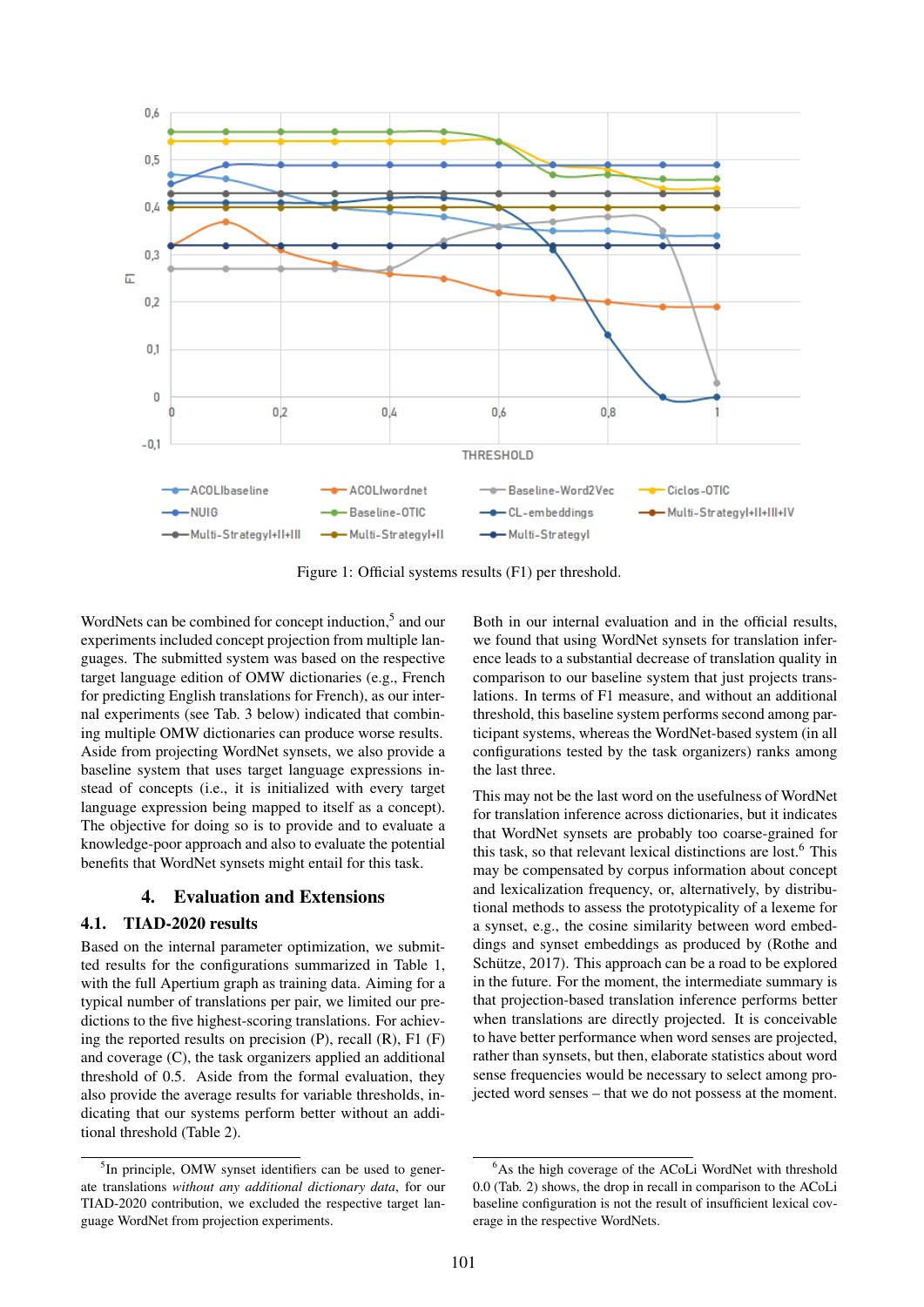| source                                          | pt          | pt                    | en                 | en          | $f_{r}$           | $f_{r}$     |  |  |  |  |  |
|-------------------------------------------------|-------------|-----------------------|--------------------|-------------|-------------------|-------------|--|--|--|--|--|
| target                                          | en          | $_{\rm fr}$           | $_{\rm fr}$        | pt          | en                | pt          |  |  |  |  |  |
| ACoLi WordNet, unconstrained, threshold 0.5     |             |                       |                    |             |                   |             |  |  |  |  |  |
| WordNet                                         |             | <b>OMW</b> Portuguese | <b>OMW</b> English |             | <b>OMW</b> French |             |  |  |  |  |  |
| m                                               | 0.0         | 0.0                   | 0.0                | 0.0         | 0.0               | 0.0         |  |  |  |  |  |
| $\mathbf n$                                     | 0.0         | 0.0                   | 0.0                | 0.0         | 0.0               | 0.0         |  |  |  |  |  |
| $\kappa$                                        | $\infty$    | $\infty$              | $\infty$           | $\infty$    | $\infty$          | $\infty$    |  |  |  |  |  |
| $\tau$                                          | $\infty$    | $\infty$              | $\infty$           | $\infty$    | $\infty$          | $\infty$    |  |  |  |  |  |
| P                                               | 0.67        | 0.6                   | 0.54               | 0.59        | 0.66              | 0.62        |  |  |  |  |  |
| $\mathbb{R}$                                    | 0.16        | 0.12                  | 0.13               | 0.18        | 0.2               | 0.15        |  |  |  |  |  |
| F                                               | 0.25        | 0.2                   | 0.21               | 0.28        | 0.31              | 0.24        |  |  |  |  |  |
| $\overline{C}$                                  | 0.34        | 0.17                  | 0.28               | 0.34        | 0.31              | 0.23        |  |  |  |  |  |
| ACoLi Baseline, unconstrained, threshold 0.5    |             |                       |                    |             |                   |             |  |  |  |  |  |
| m                                               | 0.0         | 0.0                   | 0.0                | 0.0         | 0.0               | 0.0         |  |  |  |  |  |
| $\mathbf n$                                     | 0.0         | 0.0                   | 0.0                | 0.0         | 0.0               | 0.0         |  |  |  |  |  |
| $\kappa$                                        | $\infty$    | $\infty$              | $\infty$           | $\infty$    | $\infty$          | $\infty$    |  |  |  |  |  |
| $\tau$                                          | $\infty$    | $\infty$              | $\infty$           | $\infty$    | $\infty$          | $\infty$    |  |  |  |  |  |
| P                                               | 0.66        | 0.64                  | 0.48               | 0.57        | 0.63              | 0.63        |  |  |  |  |  |
| R                                               | 0.26        | 0.26                  | 0.24               | 0.3         | 0.32              | 0.27        |  |  |  |  |  |
| $\mathbf{F}$                                    | 0.38        | 0.37                  | 0.32               | 0.39        | 0.42              | 0.38        |  |  |  |  |  |
| C                                               | 0.54        | 0.36                  | 0.51               | 0.55        | 0.48              | 0.42        |  |  |  |  |  |
| best-performing participant system per language |             |                       |                    |             |                   |             |  |  |  |  |  |
|                                                 | Ciclos-OTIC | <b>ACoLi Baseline</b> | Ciclos-OTIC        | <b>NUIG</b> | ACoLi Baseline    | Ciclos-OTIC |  |  |  |  |  |
| F                                               | 0.53        | 0.37                  | 0.5                | 0.49        | 0.42              | 0.6         |  |  |  |  |  |
| C                                               | 0.79        | 0.36                  | 0.74               | 0.55        | 0.48              | 0.74        |  |  |  |  |  |
| baseline                                        | <b>OTIC</b> | <b>OTIC</b>           | <b>OTIC</b>        | <b>OTIC</b> | <b>OTIC</b>       | <b>OTIC</b> |  |  |  |  |  |
| F                                               | 0.51        | 0.72                  | 0.48               | 0.53        | 0.48              | 0.62        |  |  |  |  |  |
| $\mathsf{C}$                                    | 0.76        | 0.8                   | 0.68               | 0.71        | 0.54              | 0.72        |  |  |  |  |  |

<span id="page-4-0"></span>Table 1: Official TIAD-2020 results per language

| system                                                                | P    | R    | F    |      |  |  |  |  |
|-----------------------------------------------------------------------|------|------|------|------|--|--|--|--|
| better-performing participant systems (wrt. F1 score)                 |      |      |      |      |  |  |  |  |
| Ciclos-OTIC                                                           | 0.64 | 0.47 | 0.54 | 0.76 |  |  |  |  |
| <b>NUIG</b>                                                           | 0.77 | 0.35 | 0.49 | 0.54 |  |  |  |  |
| ACoLi baseline, unconstrained (best threshold and official threshold) |      |      |      |      |  |  |  |  |
| 0.0                                                                   | 0.37 | 0.64 | 0.47 | 0.96 |  |  |  |  |
| 0.5                                                                   | 0.60 | 0.28 | 0.38 | 0.48 |  |  |  |  |
| ACoLi WordNet, unconstrained (best thresholds and official threshold) |      |      |      |      |  |  |  |  |
| 0.0                                                                   | 0.22 | 0.64 | 0.32 | 0.96 |  |  |  |  |
| 0.1                                                                   | 0.52 | 0.28 | 0.37 | 0.48 |  |  |  |  |
| 0.5                                                                   | 0.61 | 0.16 | 0.25 | 0.28 |  |  |  |  |
| baselines (with thresholds)                                           |      |      |      |      |  |  |  |  |
| W2V(0.8)                                                              | 0.48 | 0.32 | 0.38 | 0.59 |  |  |  |  |
| W2V(0.5)                                                              | 0.30 | 0.37 | 0.33 | 0.68 |  |  |  |  |
| OTIC $(0.5)$                                                          | 0.69 | 0.48 | 0.56 | 0.71 |  |  |  |  |

<span id="page-4-1"></span>Table 2: TIAD-2020 evaluation results: Averaged scores for systems with variable threshold

# 4.2. Constrained concept projection

For the official TIAD evaluation, we submitted systems with unconstrained concept projection only. In a follow-up experiment, we also evaluated constrained projection as a promising direction to counter the weakness of WordNetbased concept projection. This may indeed be the case, as we could confirm that constrained projection systematically outperforms unconstrained projection of WordNet synsets. For this evaluation, we replicated the TIAD evaluation setting by aiming to predict an Esperanto-English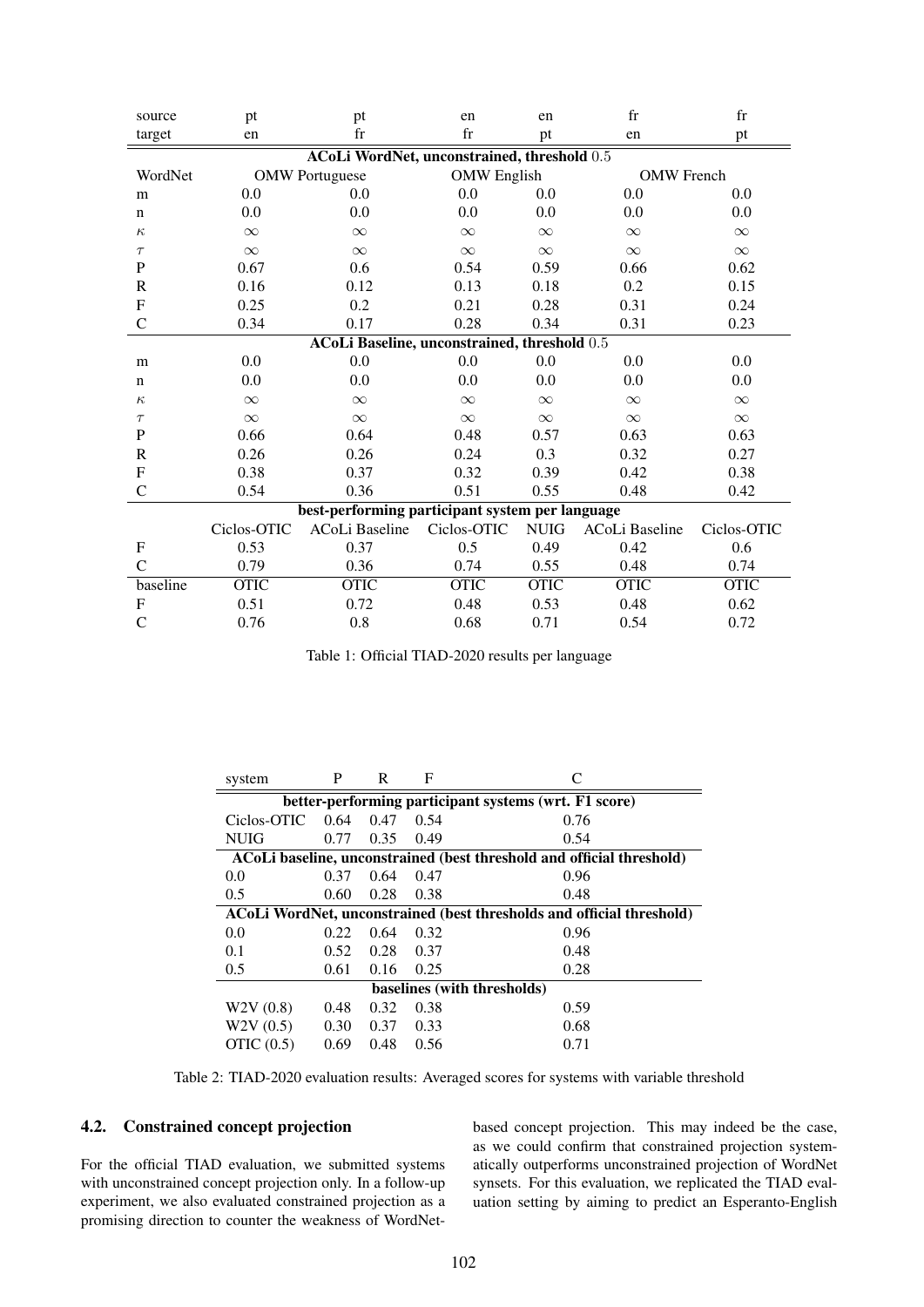dictionary (and excluding it from the training data). Our evaluation setup differs from TIAD evaluation in that we do not exclude out-of-vocabulary words (that cannot be predicted from other dictionaries). Table [3](#page-6-0) summarizes the overall results, but even in this configuration, direct projection of translation outperformed concept-based translation inference. As a side-observation, we found that using multilingual WordNets can have a negative impact on precision, possibly because of imprecisions in the alignment between multilingual synsets. We also found that concept projection from *selected* dictionaries (here Esperanto-Spanish and Spanish-English only) may lead to slightly better F1 scores than projection over the *full* set of dictionaries. However, it is not clear whether this represents a factual improvement, as it is naturally accompanied with a lower degree of coverage (not reported in the table).

#### 4.3. Comparison with embedding projection

Our second objective was to evaluate concept-based translation inference in comparison with the embedding projection we provided to TIAD-2019. Unfortunately, the results are not directly comparable, so that they can be evaluated only for the internal evaluation setup also applied for constrained concept projection.

Our TIAD-2019 system employed a simple technique for projecting word embeddings from a seed language (or, if multilingual embeddings are available, from multiple seed languages) over the translation graph. For a given word in the source language, with embedding  $\vec{s}$ , its translations are predicted from the cosine similarity between  $\vec{s}$  and the vectors of translation candidates  $\vec{t}_{1..n}$  in the target languages. Aside from seed languages and the original word embeddings, its main parameters are the number of translation candidates returned (-maxMatches) and a minimum similarity threshold applied to the predictions (-minScore). We used English as a seed language, with the same vectors (50-dimensional GloVe embeddings) as in our TIAD-2019 submission.

The results are summarized in Tab. [4:](#page-6-1) We report the bestperforming configurations for -minSimilarity=0.0  $(-\text{maxMatches } \in \{1,...,5\}), -\text{maxMatches}=5$ (-minSimilarity ∈ {0.0, 0.1, ..., 1.0}) and  $-minSimilarly=0.9$  ( $-maxMathches \in \{1,...,5\}$ ). One important observation here is that the best-performing configuration is one that limits the number of predicted translations to 1, indicating that the neural model performs best for predicting the translations based on the *main* sense. In other words, the Apertium dictionaries seem to avoid additional synonyms for synonymous target language translations of a given source word, but to provide alternative translations to express target language translations that relate to different source language senses (and are not synonymous in the target language).

The question is now whether WordNet concepts can be used in a meaningful manner to provide translations for secondary senses. In line with the findings of the TIAD-2020 evaluation, the unconstrained WordNet systems basically fail and are outperformed by direct translation projection ('ACoLi baseline') by a large margin. However, this is not the case for *constrained* WordNet systems that reach (or, depending on configuration, beat) the neural baseline. This indicates that our approach is indeed capable of preserving lexicographically relevant sense distinctions. The overall best-performing system is, however, not based on WordNet concepts, but on direct translation projection.

Furthermore, we find that projection is an effective approach only if it is limited. Constrained projection generally produces better results, in particular for WordNet concepts, and the additional filters that  $\kappa$ ,  $\tau$ ,  $n$  and  $m$  provide can be employed to reach further, substantial, improvements over the vanilla systems we submitted to TIAD-2020. Although we cannot evaluate on TIAD task data directly, we see our approach as a promising direction for future participation in future tasks. In particular, we substantially outperform the best-performing TIAD-2020 system, the OTIC baseline provided by the task organizers.<sup>[7](#page-5-0)</sup>

#### 5. Discussion & Conclusion

In this paper, we described the vanilla implementation we provided for the Third Shared Task on Translation Inference Across Dictionaries, as well as a number of subsequently developed improvements to this system.

We developed our system in an attempt to address a likely source of shortcomings of our earlier TIAD-2019 system. We did not resubmit our TIAD-2019 system, however, because we expected the evaluation data to be identical. This is not the case, and the data may have different characteristics than the 2019 data, as the substantial boost in performance of the organizer baseline system systems indicate. Instead, we performed a comparative evaluation for our 2019 and 2020 systems on the EO-EN Apertium dictionary.

We assume that our 2019 system, based on the projection of embeddings for lexical entries over the translation graph, performs relatively well on capturing the most frequent sense, but that it fails for translation relations of secondary senses. We thus explored the possibility of projecting WordNet synsets over the translation graph, and using these for translation inference. In order to evaluate the effectiveness of synsets for this purpose, we also performed a baseline experiment where we projected translations instead of concepts. To our surprise, This baseline outperformed WordNet-based translation inference in all configurations.

This is also confirmed by the TIAD evaluation, albeit our baseline fares relatively well among the first three systems (with variable threshold) – the WordNet system does not. In the internal evaluation, we also compared our 2019 system. In its vanilla configuration (with unrestricted projec-

<span id="page-5-0"></span> $<sup>7</sup>$  As for the comparably poor performance of the OTIC base-</sup> line in our setting in comparison to the TIAD-2020 blind evaluation, this seems to be due to a coverage issue. We ran the evaluation over the entire Esperanto vocabulary in the Apertium graph. However, when out-of-vocabulary words are excluded from the evaluation, i.e., words for which no pivot language translation can be found, OTIC (pivot Spanish, threshold 0.5) yields precision 0.67, recall 0.62, and F1 0.65, roughly corresponding to the TIAD-2020 scores of the OTIC system. Another difference in our evaluation was that we did not distinguish homonyms with different part of speech tags.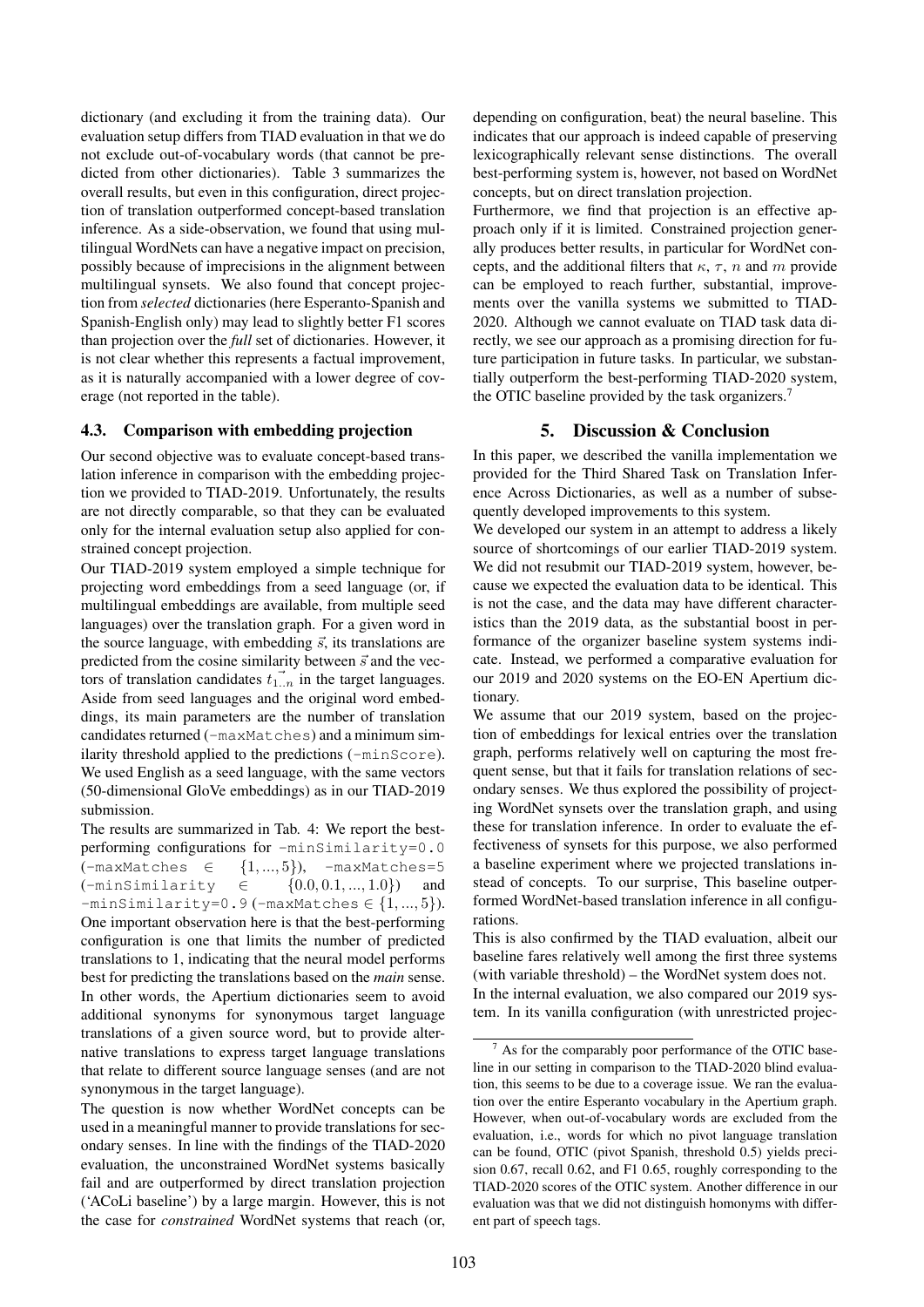| constrained    | $\kappa$ | $\tau$   | n        | m        | WordNet | dictionaries    | P    | R    | F    |
|----------------|----------|----------|----------|----------|---------|-----------------|------|------|------|
| no             | $\theta$ | 0        | $\infty$ | $\infty$ | none    | all             | 0.26 | 0.32 | 0.29 |
| yes            | 0        | $\theta$ | $\infty$ | $\infty$ | none    | all             | 0.52 | 0.25 | 0.33 |
| no             | $\theta$ | $\theta$ | $\infty$ | $\infty$ | none    | <b>EO-ES-EN</b> | 0.63 | 0.22 | 0.33 |
| yes            | $\theta$ | $\theta$ | $\infty$ | $\infty$ | none    | <b>EO-ES-EN</b> | 0.68 | 0.18 | 0.28 |
| no             | $\theta$ | $\theta$ | $\infty$ | $\infty$ | en      | <b>EO-ES-EN</b> | 0.10 | 0.24 | 0.14 |
| yes            | $\theta$ | $\theta$ | $\infty$ | $\infty$ | en      | <b>EO-ES-EN</b> | 0.48 | 0.19 | 0.27 |
| no             | $\theta$ | $\theta$ | $\infty$ | $\infty$ | en      | all             | 0.03 | 0.36 | 0.05 |
| yes            | $\theta$ | 0        | $\infty$ | $\infty$ | en      | all             | 0.34 | 0.27 | 0.30 |
| no             | $\theta$ | $\theta$ | $\infty$ | $\infty$ | $all^*$ | all             | 0.06 | 0.43 | 0.11 |
| yes            | $\theta$ | $\Omega$ | $\infty$ | $\infty$ | all     | all             | 0.22 | 0.33 | 0.26 |
| <b>Product</b> |          |          |          |          |         |                 |      |      |      |

∗ all WordNets: ca, en, es, eu, gl, it, pt

<span id="page-6-0"></span>Table 3: Evaluating constrained projection

| system configuration                                                |                  |                                                        |            |         |                  | evaluation     |                |  |  |  |  |  |
|---------------------------------------------------------------------|------------------|--------------------------------------------------------|------------|---------|------------------|----------------|----------------|--|--|--|--|--|
| ACoLi-neural, GLoVe 6B (TIAD-2019 system)                           |                  |                                                        |            |         |                  |                |                |  |  |  |  |  |
| -maxMatches                                                         | -minScore        | seed language                                          | embeddings | length  | $\boldsymbol{P}$ | R              | $\overline{F}$ |  |  |  |  |  |
|                                                                     | 0.0              | en                                                     | GloVe 6B   | 50      | 0.67             | 0.22           | 0.33           |  |  |  |  |  |
| 5                                                                   | 0.9              | en                                                     | GloVe 6B   | 50      | 0.58             | 0.22           | 0.32           |  |  |  |  |  |
| $\overline{2}$                                                      | 0.9              | en                                                     | GloVe 6B   | 50      | 0.63             | 0.22           | 0.33           |  |  |  |  |  |
| translation projection ('ACoLi baseline', unconstrained)            |                  |                                                        |            |         |                  |                |                |  |  |  |  |  |
| $\boldsymbol{m}$                                                    | $\boldsymbol{n}$ | $\kappa$                                               | $\tau$     | WordNet | $\boldsymbol{P}$ | R              | $\overline{F}$ |  |  |  |  |  |
| $\infty$                                                            | $\infty$         | 0.0                                                    | 0<br>none  |         | 0.26             | 0.32           | 0.29           |  |  |  |  |  |
| 3                                                                   | 1                | 0.3                                                    | 0          | none    | 0.55             | 0.47           | 0.51           |  |  |  |  |  |
|                                                                     |                  | translation projection ('ACoLi baseline', constrained) |            |         |                  |                |                |  |  |  |  |  |
| $\infty$                                                            | $\infty$         | 0.0                                                    |            | none    | 0.52             | 0.25           | 0.34           |  |  |  |  |  |
| 3                                                                   | 1                | 0.3                                                    | 0          | none    | 0.58             | 0.43           | 0.49           |  |  |  |  |  |
|                                                                     |                  | concept projection ('ACoLi WordNet', constrained)      |            |         |                  |                |                |  |  |  |  |  |
| $\infty$                                                            | $\infty$         | $\theta$                                               | 0          | en      | 0.34             | 0.27           | 0.30           |  |  |  |  |  |
| 3                                                                   | 2                | 0.3                                                    | 0          | en      | 0.44             | 0.44           | 0.44           |  |  |  |  |  |
|                                                                     |                  | <b>ACoLi TIAD-2020 systems (unconstrained)</b>         |            |         |                  |                |                |  |  |  |  |  |
| ACoLi Baseline                                                      |                  |                                                        |            | none    | 0.26             | 0.32           | 0.29           |  |  |  |  |  |
| ACoLi WordNet                                                       |                  |                                                        |            | en      | 0.03             | 0.36           | 0.05           |  |  |  |  |  |
| OTIC (TIAD-2020 best-performing system, default and best threshold) |                  |                                                        |            |         |                  |                |                |  |  |  |  |  |
| configuration                                                       |                  | -minScore<br>pivot language                            |            |         | $\boldsymbol{R}$ | $\overline{F}$ |                |  |  |  |  |  |
| default threshold                                                   |                  | Catalan                                                |            | 0.5     | 0.65             | 0.19           | 0.30           |  |  |  |  |  |
| best threshold                                                      |                  |                                                        | Catalan    |         |                  | 0.21           | 0.31           |  |  |  |  |  |
| default configuration                                               |                  | Spanish                                                | 0.5        | 0.67    | 0.21             | 0.32           |                |  |  |  |  |  |
| best configuration                                                  |                  | Spanish                                                | 0.0        | 0.64    | 0.23             | 0.33           |                |  |  |  |  |  |

<span id="page-6-1"></span>Table 4: Comparing TIAD-2020 baseline, concept projection, translation projection and embedding projection techniques for predicting the Apertium EO-EN dictionary (best-performing configurations).

tion), the ACoLi baseline also falls behind that. However, in an extension of our TIAD system that implements *constrained projection*, where only the highest-scoring lexicalization and concept probabilities are preserved, lead to better F1 scores, and further improvements can be achieved if concept (translation) projection is limited to a low number of translation candidates (3) and further confidence thresholds are applied. The improvements bring both concept projection and translation projection approaches to the performance of original embedding projection technique, and the overall best-performing system (in our internal evaluation) is a configuration of the translation projection approach.

Our system is both simple and knowledge-poor. It does not require any multilingual data beyond bilingual dictionaries, and it can be applied (apparently with even better results) without monolingual sense inventories. Obviously, this is a natural starting point for further extensions. We extrapolate translation probabilities, concept probabilities and lexicalization probabilities only from the structure of the lexi